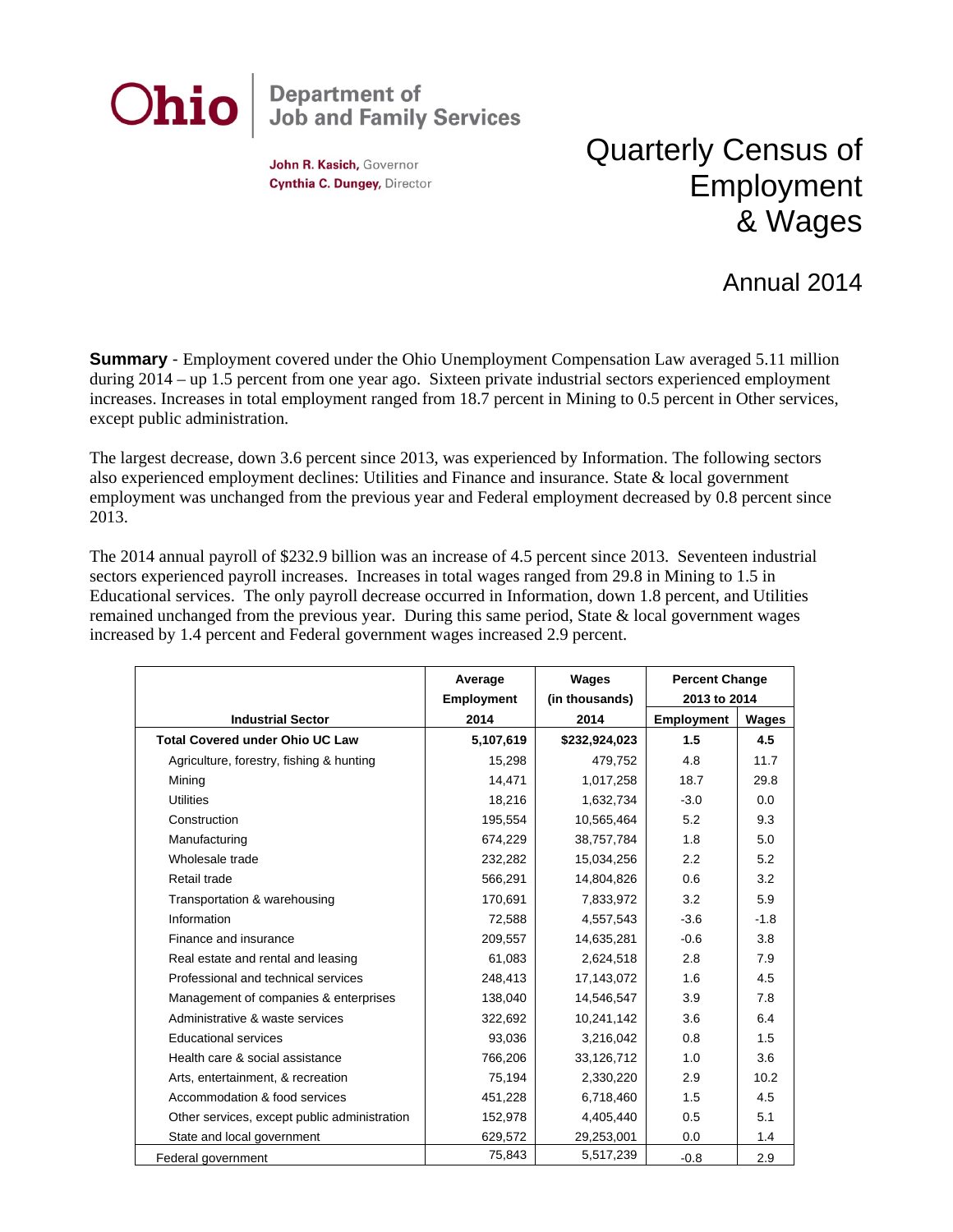The following chart represents the distribution of Ohio's employment by industrial sector. Health care & social assistance employs the largest number of workers with 15 percent of the state's workforce. Manufacturing, State and local government and Retail trade each employ more than 11 percent of Ohio's workers.



## 2014 Average Annual Employment by Industrial Sector

All of Ohio's ten largest counties experienced employment increases since 2013. Increases ranged from 2.9 percent in Butler County to 0.1 percent in Cuyahoga County.

Each of the ten largest counties experienced payroll increases in 2014. Payroll gains ranged from 5.9 percent in Butler County to 2.4 in Mahoning County.

|                                        | Average<br><b>Employment</b> | Wages<br>(in thousands) | <b>Percent Change</b><br>2013 to 2014 |              |
|----------------------------------------|------------------------------|-------------------------|---------------------------------------|--------------|
| County                                 | 2014                         | 2014                    | <b>Employment</b>                     | <b>Wages</b> |
| <b>Total Covered under Ohio UC Law</b> | 5,107,619                    | \$232,924,023           | 1.5                                   | 4.5          |
| <b>Butler</b>                          | 142,376                      | 6,267,399               | 2.9                                   | 5.9          |
| Cuyahoga                               | 692,953                      | 35,918,255              | 0.1                                   | 3.1          |
| Franklin                               | 693,316                      | 35,046,561              | 2.4                                   | 5.2          |
| Hamilton                               | 490,591                      | 27,482,718              | 1.1                                   | 4.5          |
| Lorain                                 | 94,708                       | 3,827,651               | 1.2                                   | 2.8          |
| Lucas                                  | 202,824                      | 8,946,991               | 1.3                                   | 4.6          |
| Mahoning                               | 96,871                       | 3,450,695               | 0.2                                   | 2.4          |
| Montgomery                             | 241,795                      | 10,456,005              | 1.6                                   | 3.4          |
| <b>Stark</b>                           | 157,424                      | 6,135,618               | 1.6                                   | 4.6          |
| Summit                                 | 258,204                      | 11,764,393              | 1.4                                   | 4.3          |
| All other counties                     | 2,036,557                    | 83,627,737              | 1.7                                   | 5.0          |